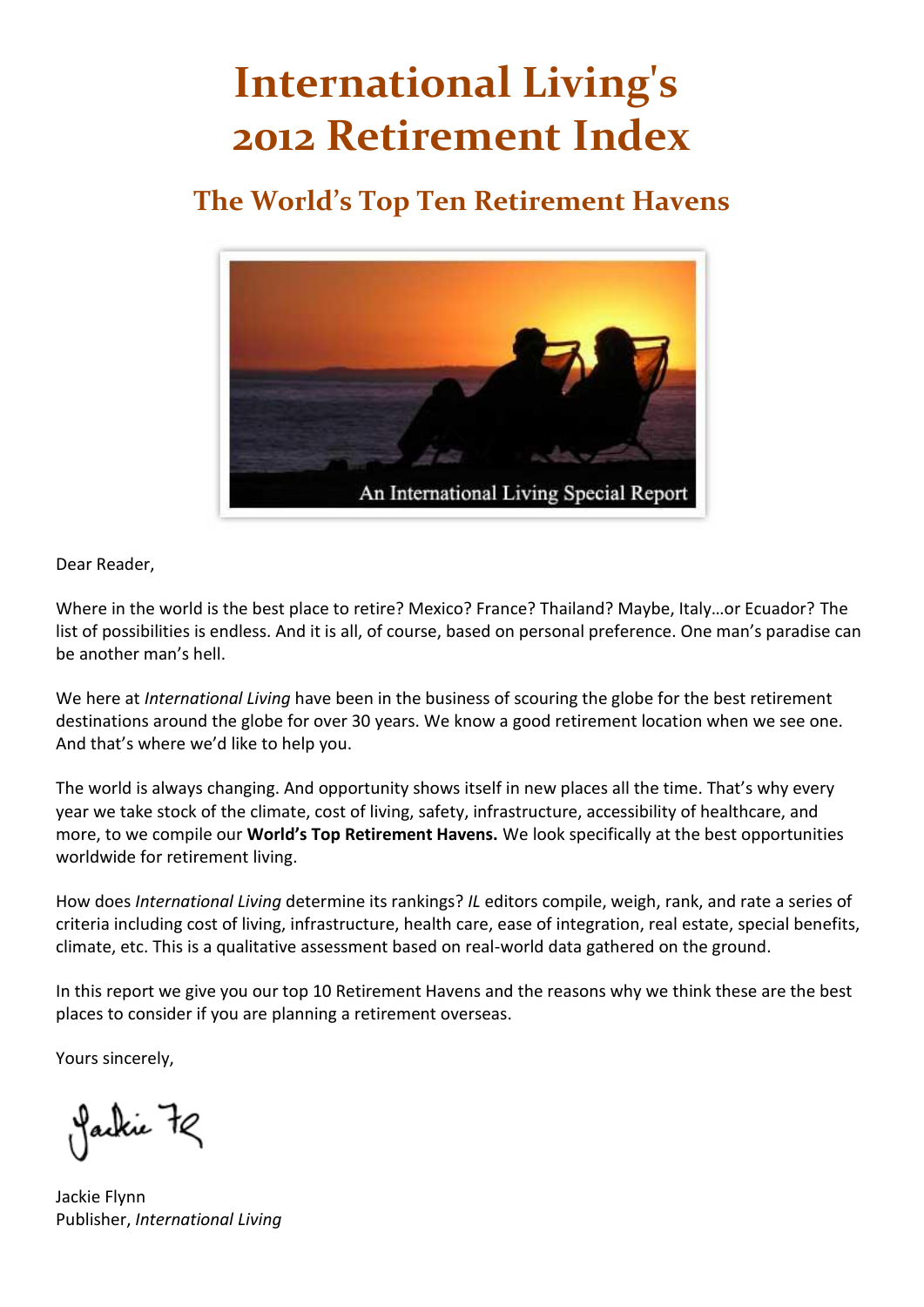P.S. P.S. The full and complete list of our 2012 World's Top Retirement Havens are available in the pages of our monthly publication *International Living* Magazine and on our information packed website.

[Follow this link](https://orders.internationalliving.com/ILV/WILVL1P2/landing.html) to find out how *International Living* can help you find you top retirement haven and live a happier, healthier life today.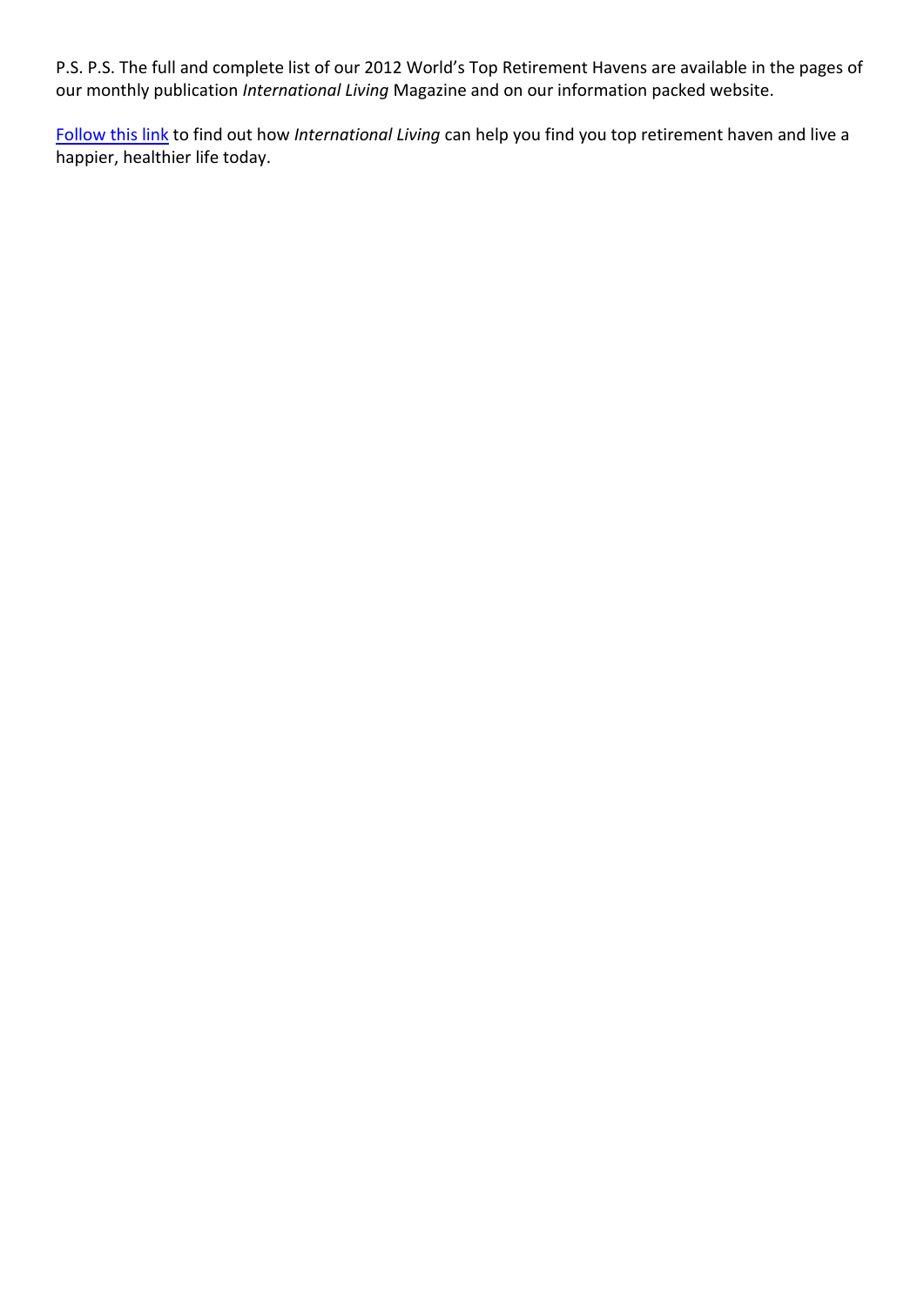#### **# 10: Honduras**



Doors carved with Mayan monkey gods lead into the master bedroom suite. Beautiful wooden furniture—a king-size bed, an eight-foot-tall mahogany wardrobe, a giant pigeonhole desk stand out in contrast along the white walls. Marble steps take you into a giant, beautifully tiled shower room. The sound of waves fills the house as gentle ocean breezes waft through cotton curtains. A large picture window looks out to the Caribbean. All you can see for miles and miles is the white sand bay verging the blue-green sea, stretching towards the horizon.

Honduras has all the makings of the perfect retirement haven: lush countryside with beaches and mountains, a tropical climate, international airports, safe cities, friendly people, and, most importantly, a very low cost of living. Expat Daphne Newman lives very well on just \$1,400 a month here. The country produces rice, beans, plantains, bananas, mangos, pineapples, papayas, melons, oranges, and more, for pennies a kilo. Seafood is inexpensive and plentiful along the entire Caribbean coast.

Honduras has a varied landscape. The Bay Islands provide unparalleled Caribbean beauty, where dense tropical foliage spills out onto white-sand beaches to meet tropical waters. Not far away, the northern coast recedes into a backdrop of mountains and cloud forests that slope down to valleys to make way for rivers. Vast expanses of land on a central plateau are farmed for coffee, tobacco, wheat, fruits, and vegetables. Large cattle ranches also occupy much of the flat lands. Elsewhere, mahogany and other hardwood trees flourish.

Honduras is a place where you can indulge your dreams, even on a limited budget...a place where Caribbean breezes lift fresh ocean air through your windows...where the sunlight glints off the water at odd angles...where the sound of waves lapping at the shore is just hypnotic enough to spirit away the dissonance of the 21st century...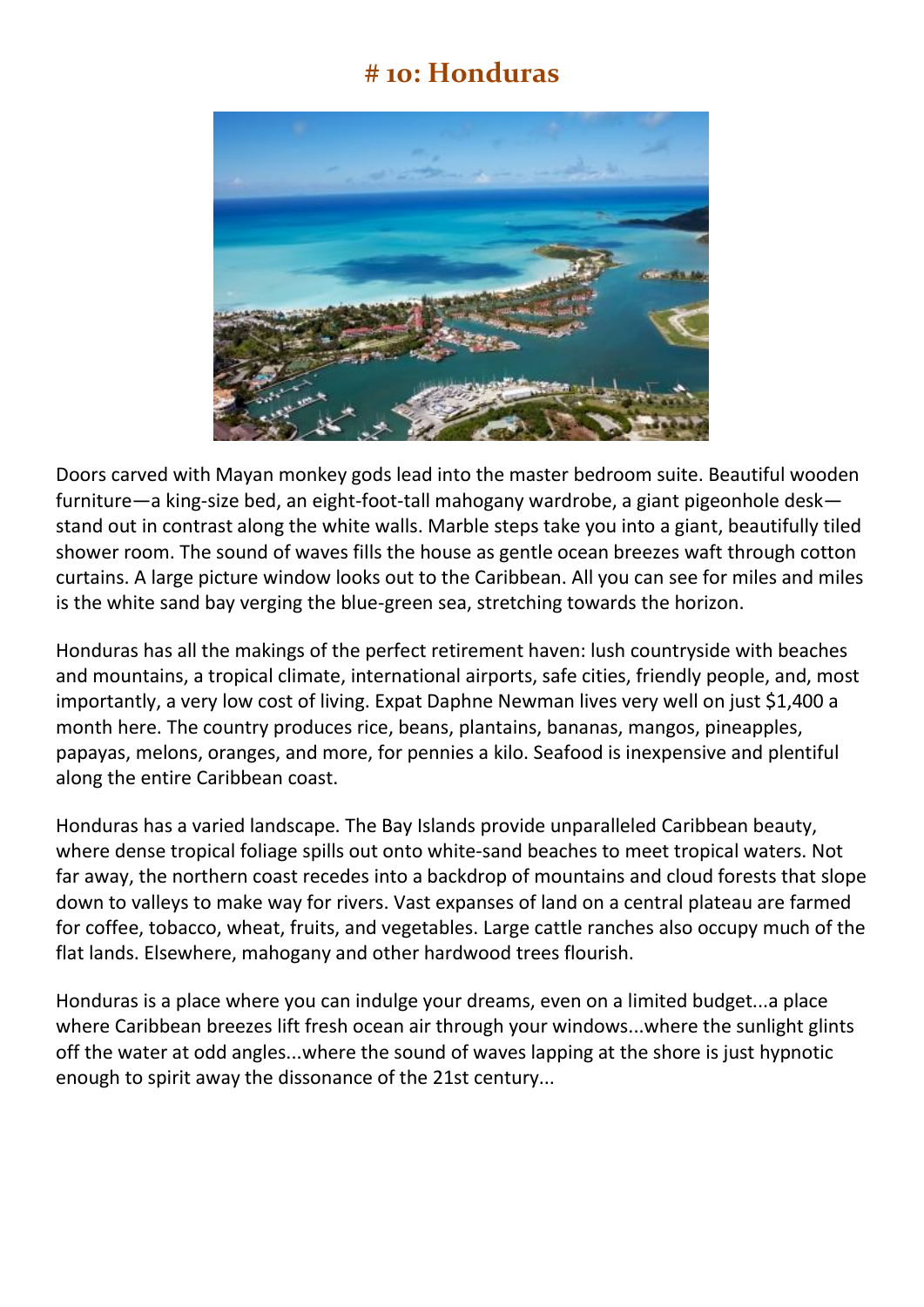## **# 9: Thailand**



Picture yourself wandering through gilded temples...exploring Bangkok's hidden canals by long-tail boat...riding an elephant down jungle trails…meeting Hmong hill-tribe villagers and treasure-hunting for hand-loomed silk, teakwood carvings and exotic curios—all at a fraction of the price you'd pay back home.

Now let's spin the kaleidoscope to white-sand beaches, swaying coconut palms and an evening chorus of cicadas. Rising from jade and turquoise waters are scenes from an oriental fairy-tale: a myriad islands girdled by coral gardens...bizarre limestone outcrops smothered in spinachgreen vegetation...incredible sunsets with a slow-burning sun dipping into the sea like a giant red lantern.

Thailand has a lot of options. Some foreign retirees choose to live in the hubbub atmosphere of Bangkok. Some live in the north of Thailand where life is quiet, peaceful, and very inexpensive. Others choose the south for its beautiful beaches.

Living in Thailand is unbelievably cheap. There are many places where you can dine well and still leave the table with change from \$5. In fact, go north, and you'll also find that 20 baht noodle stalls still exist—that's just 60 cents!

You can rent a really nice place just about anywhere in the country for just \$500 a month. We know of one expat who pays \$222 a month for his beachside bungalow with air conditioning, hot water, and Wi-Fi. A full check-up in a modern hospital by an American-trained doctor will cost you less than \$40.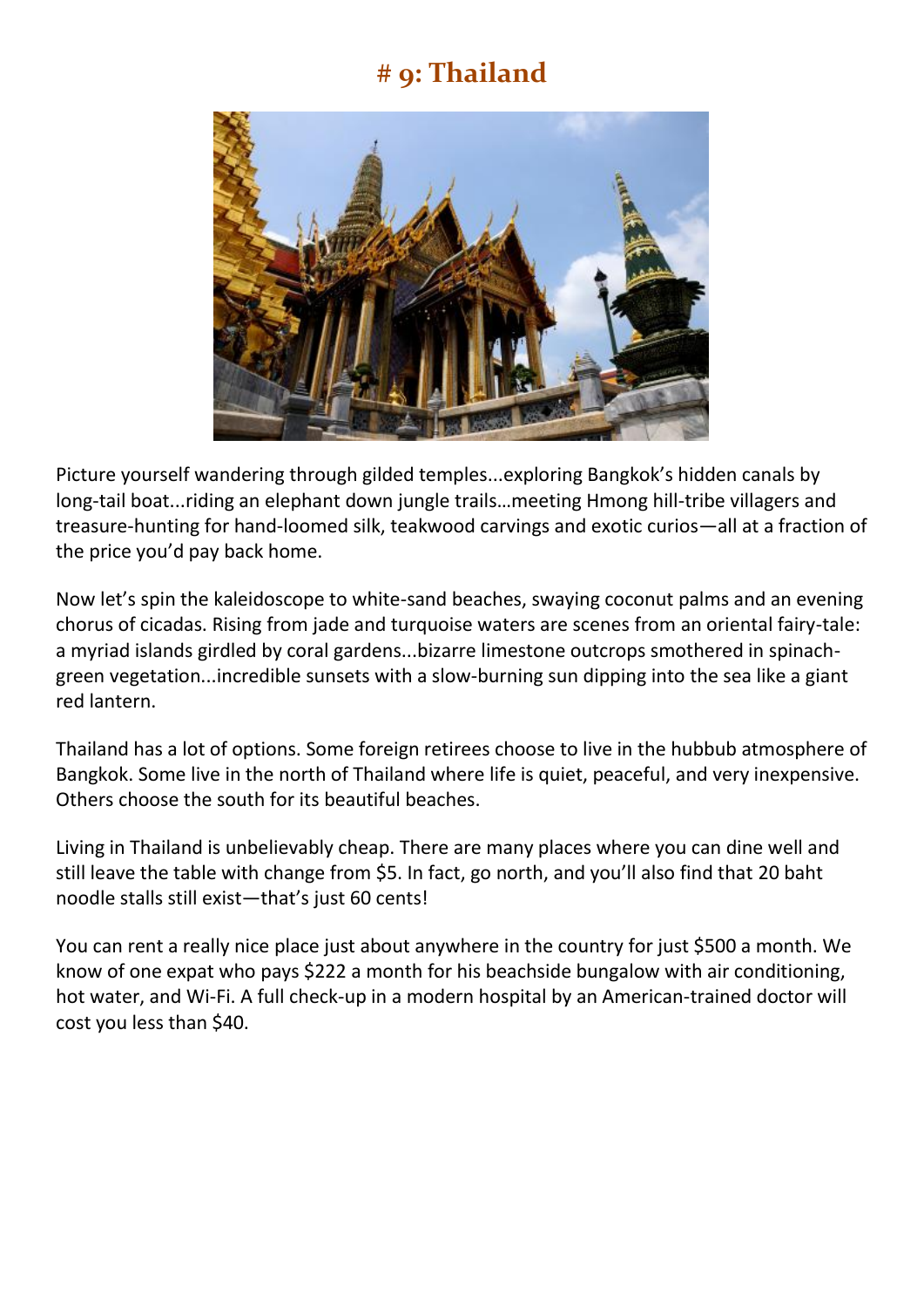## **# 8: Spain**



Picture a sun-drenched, white, house with a shady courtyard, perched on a cliff-top site in Spain. With the deep blue sea beyond, and an olive grove nearby, it's the stuff of which fantasies are made. Beaches…mountains…fabulous cities…cracking festivals, and, of course, guaranteed sunshine. It's not surprising that Spain is the most popular country for Europeans seeking a home overseas.

There's far more to Spain than golf courses and a concrete sprawl of look-alike apartments. Venture a few miles into the Andalucian hinterland, into the far west, along the Bay of Biscay and along the Costa de la Luz and Costa Azahar. The "real Spain" is waiting for you

And then of course there's our new favorite Spanish destination…Barcelona. There's something electric about port cities…and Barcelona is definitely high voltage. Spain's spruced-up second city has a 24-hour lifestyle and is popular for weekend breaks with Europeans. They come to meander down Las Ramblas with its bird sellers and all-night newsstands; sip *cava* (Catalan champagne) in the Café de l'Opera; climb the mosaic towers of Gaudi's temple, the Sagrada Familia; wander the Bario Gotic's twisty streets; eat \$15 *menu del dias* in fish restaurants in working-class Barceloneta.

It's a wonderful city in which to live or invest…and is still worth a look at if you are considering European real estate.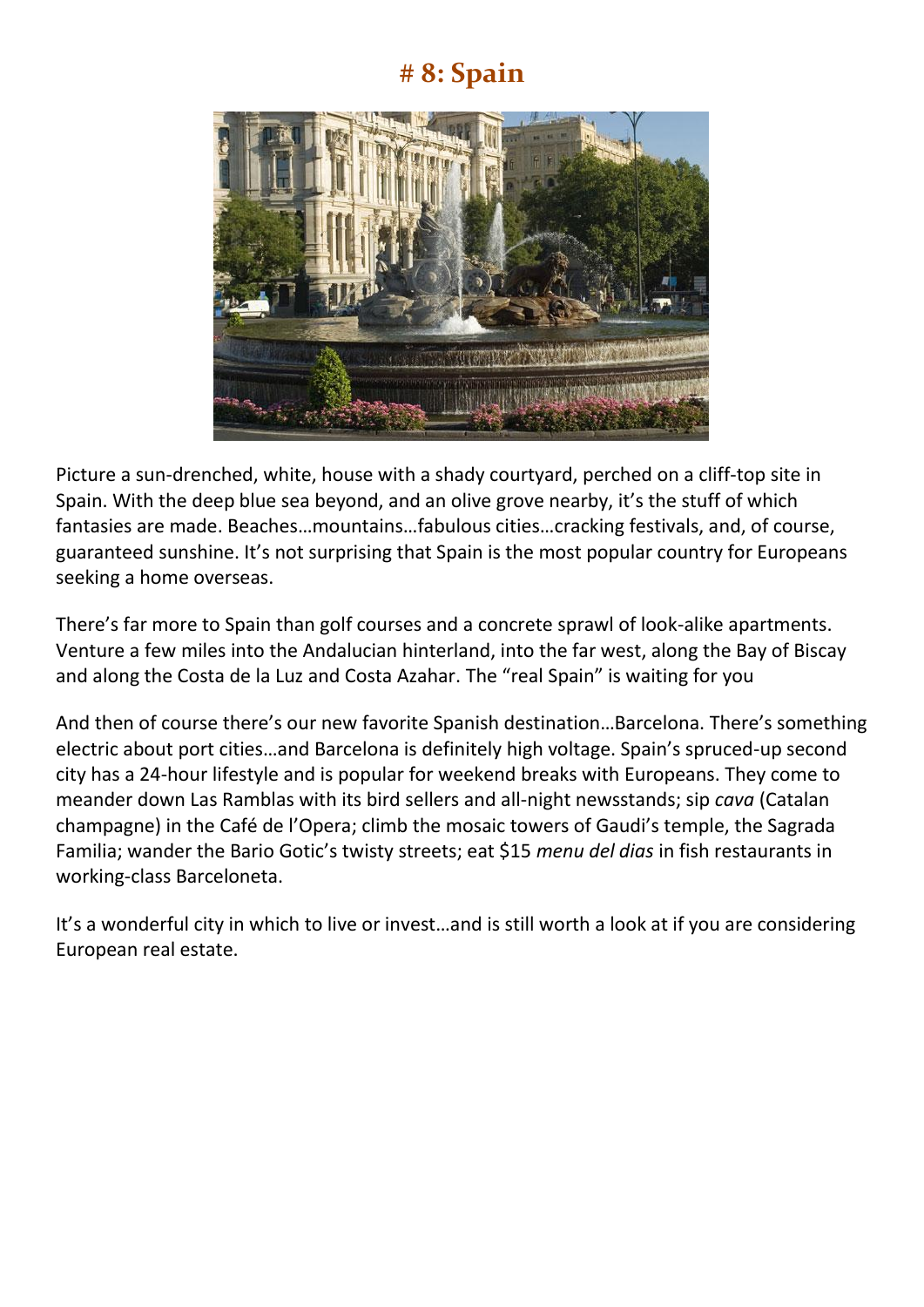## **# 7: Nicaragua**



The great American author Mark Twain wrote after an 1897 visit to Nicaragua:

"What a home one might make among their shady forest, their sunny slopes, their breezy dells, after he had grown weary of the toil, anxiety, and unrest of the bustling driving world."

…and we couldn't agree more.

Nicaragua is one of the most beautiful countries in the Americas. It boasts a dramatic Pacific coastline; long, gentle Caribbean beaches; and volcanoes and freshwater lakes that dot the hilly inland. Colonial cities like Granada and León offer visitors a taste of days gone by. And Managua is rapidly becoming a real First-World city with top-notch theaters and a range of international restaurants.

The cost of living here is very affordable. In the colonial city of Granada, expats are spending around \$1,200 a month. A small house can be \$500 to \$1,000 a month to rent. You can get a fantastic steak dinner in the finest restaurant for around \$13. Regular fare at typical restaurants runs about half that and a "local" meal is \$2 to \$3. The local beers, which are good, cost from \$0.75 to \$1.50.

Add to that the very reasonable real estate value here and you could have your perfect retirement or second home destination. Whether you want to live somewhere quiet, near the coast where you can sit back and listen to the waves gently lapping the sea shore or you'd prefer the hustle and bustle of a colonial city with everything you could possibly need (at half the price of the U.S.)…then you should definitely take a closer look at Nicaragua.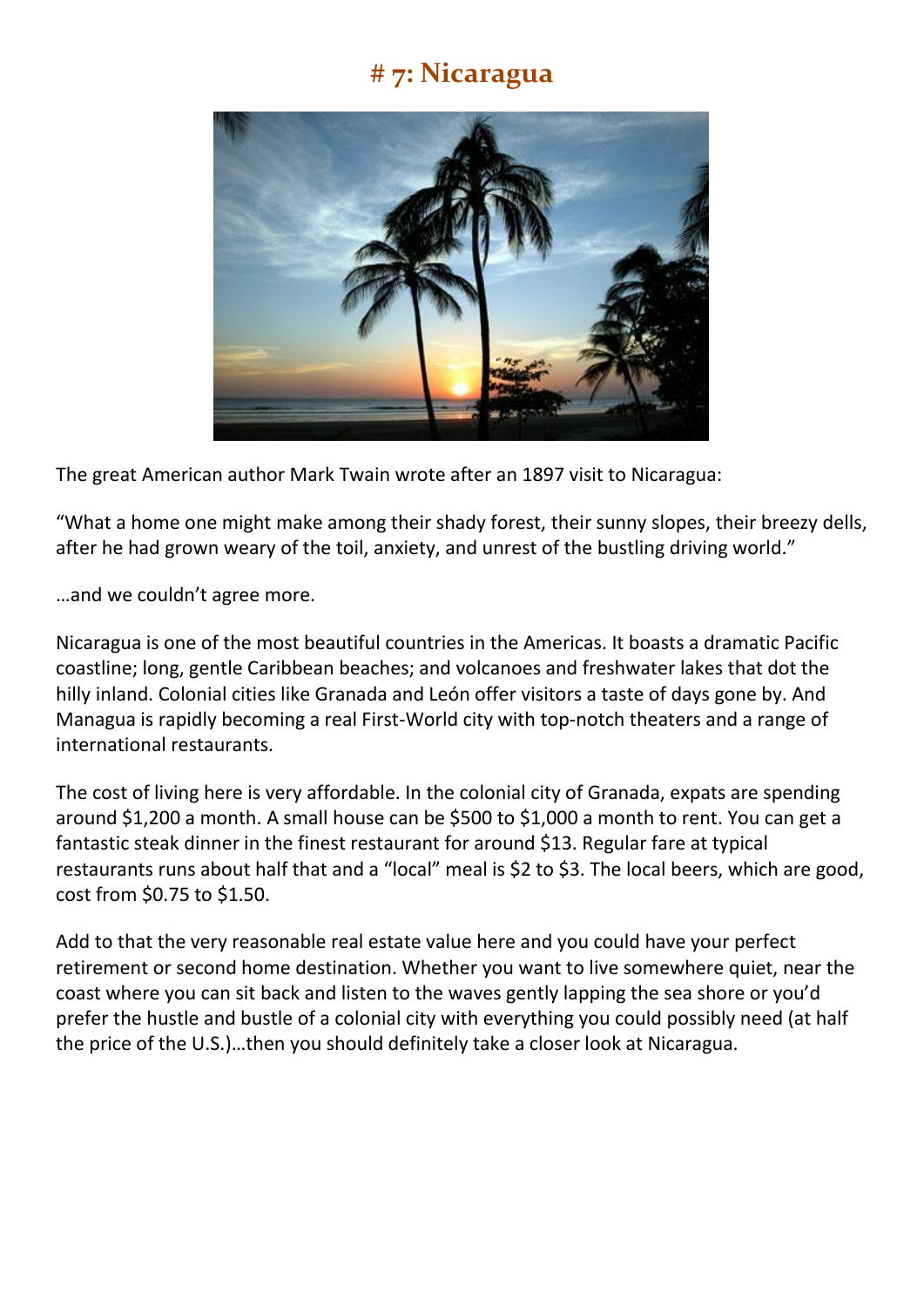## **# 6: New Zealand**



Wine festivals, whale-watching, and concerts in the park…mile after mile of coastal walks…geysers, glaciers, and the Southern Alps. For those who love uncrowded places and a temperate climate, New Zealand is one of the world's most livable countries. Home to around 4.4 million people, it's one of its safest, too.

Divided into the North Island and South island, it's known as *Aotearoa* ("the Land of the Long White Cloud") to its Maori inhabitants. But there's no need to learn a new language. Generations of immigrants from the English-speaking world have long been drawn to a lifestyle that puts as much emphasis on play as on work.

Kiwis see nothing odd about festooning Christmas trees in tinsel when it's rapidly approaching their Midsummer's Day. While the northern hemisphere is wrapped in winter, they're enjoying long evenings at the beach or fishing from sailboats. Most towns are near the coast—you're never far from the sound of the ocean.

Salaries can be low compared to North America, but so are most living costs, including healthcare. For residents, accident and emergency care is free. It's estimated that 70% of Kiwis don't even bother with medical insurance.

Although New Zealand's immigration department doesn't offer a permanent retirement visa, you could spend part of the year here. If you have substantial funds, another option is a renewable temporary retirement visa. And some people in their 50s obtain permanent residence as skilled workers, with a view to working for a short time and then retiring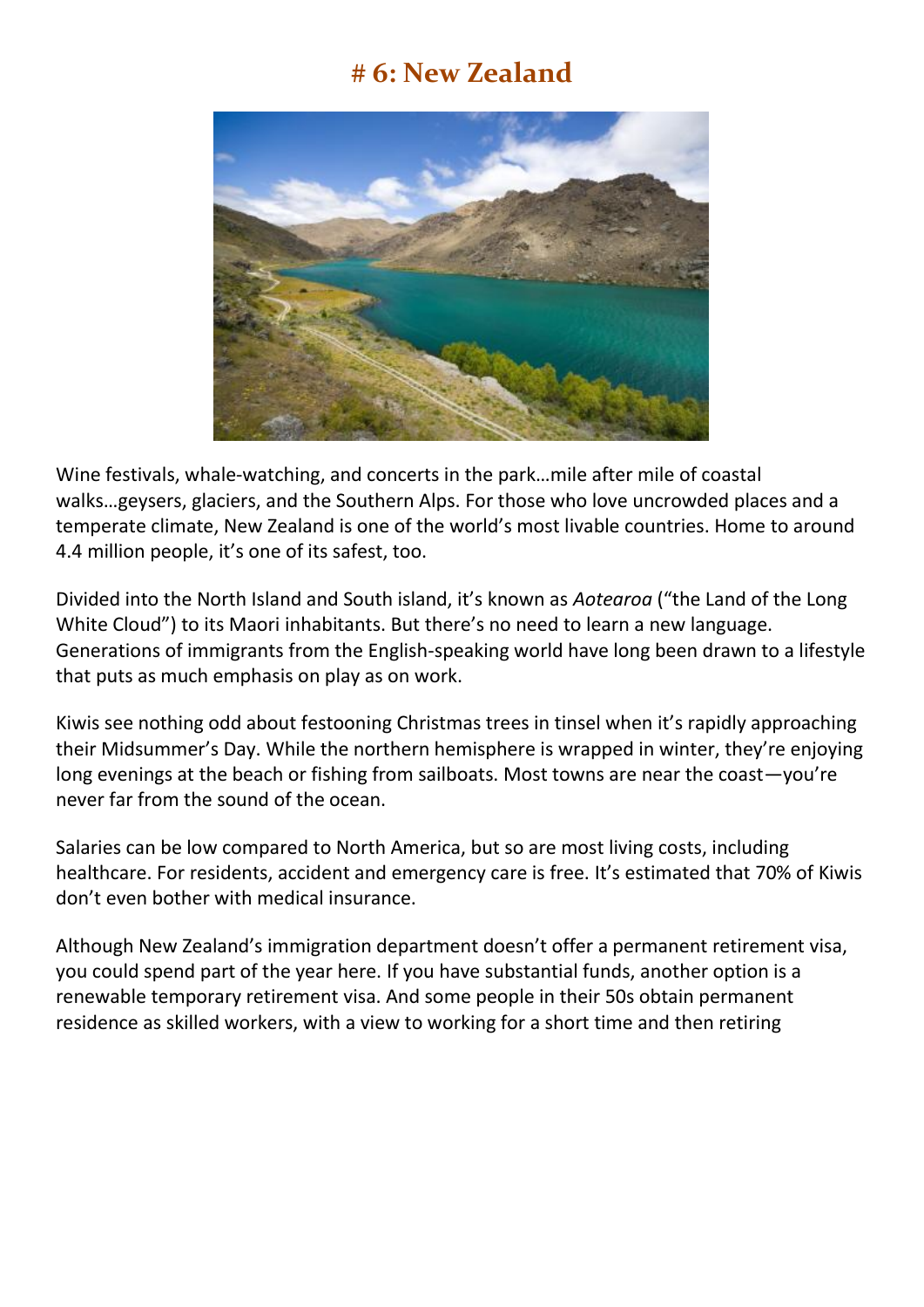## **# 5: Colombia**



Located at the tip of South America, Colombia is where the Pacific and the Caribbean collide with the Andes and the Amazon. It's a country that is more beautiful, dramatic, and diverse than nearly any other. It offers sparkling colonial cities in the highlands and world-famous (and safe) resorts along the Caribbean. Cartagena, a walled colonial city on those turquoise shores, is one of Spanish America's most beautiful enclaves.

What's more, Colombia boasts beautiful areas where the cost of living is the lowest you'll find anywhere in South America. Just three hours from Miami, Colombia welcomes nonstop flights into Bogota, Medellin and Cartagena.

Colombia had a lot to offer *International Living* readers. Critical things—like low cost of living, inexpensive properties and a colorful and diverse culture. There isn't a single segment of the *IL* membership concerned with climate, culture and lifestyle that couldn't find their niche in Colombia.

Colombia offers something that will appeal to just about everyone. And you'll find that Colombia is a more-developed country than most in Latin America, with the infrastructure, modern products and services you'd expect in a country on the move.

Colombia can offer you a sophisticated, modern urban scene or a cabin in a remote section of desert…a colonial walled city by the sea, or a sleepy Caribbean beachside town…spring-like weather high in the Andes, steamy tropics or the "perfect" weather in between…North American enclaves or indigenous outposts. Unless you've got your heart set on snow, you're almost certain to find your ideal spot in Colombia.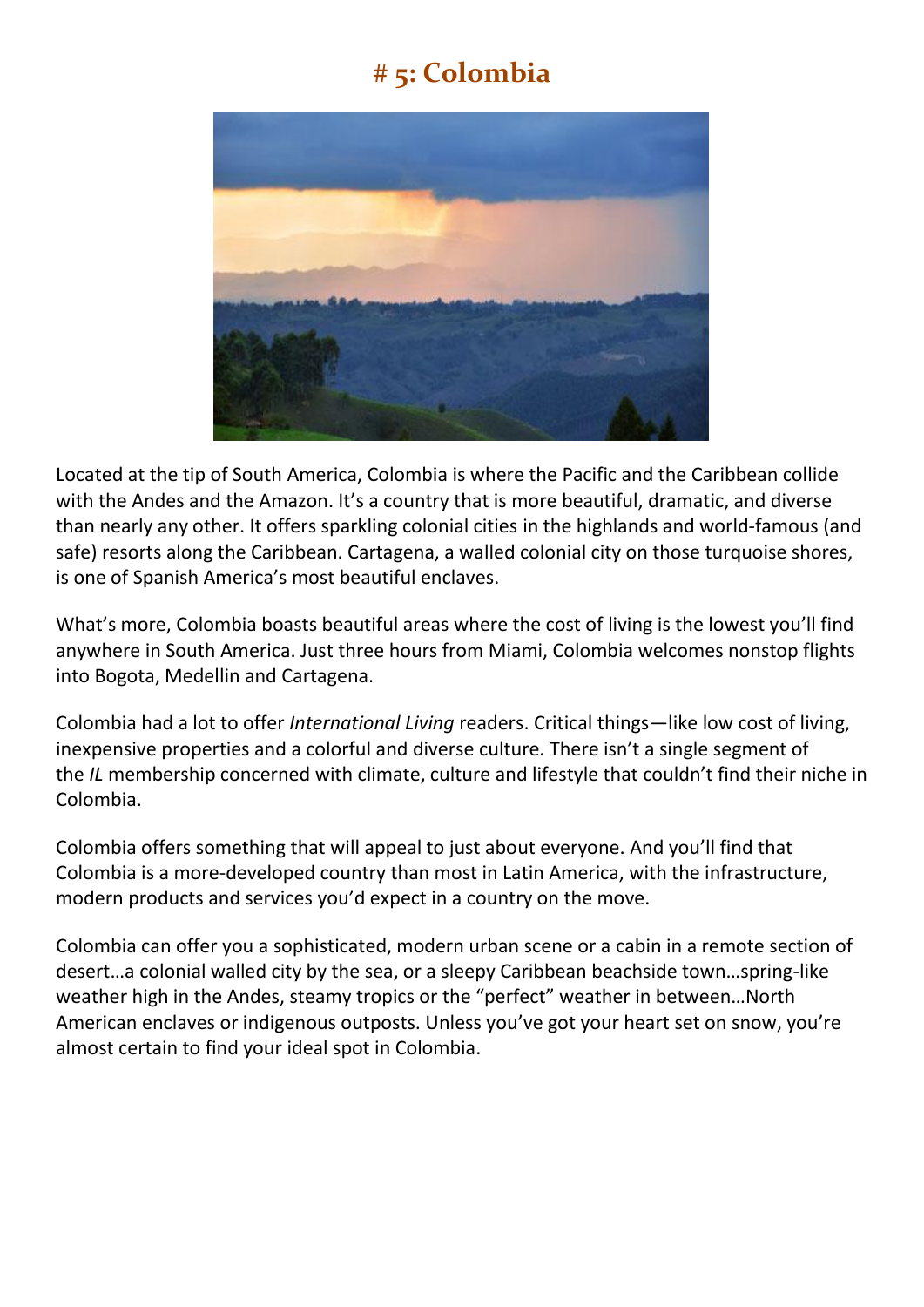## **# 4: Malaysia**



Conjuring up all the mysteries of Asia, Malaysia is a former British colony. The sultans, headhunters, pirates, and gin-swilling English rubber planters of the Victorian age have long since gone, but the country remains as colorful as ever. Beyond the lofty skyscrapers of the capital, Kuala Lumpur, its dramatic canvas is embroidered with tropical beaches, mountains, dense rainforest, and vividly green tea plantations.

It's Malay…it's Chinese…it's Indian…it's international. Influences from across Asia and beyond have melded together here to create an extraordinary cross-cultural melting pot of customs, dress, architecture, and cuisine. Along with foreign expats from around the globe, the country is home to Malay Malays, Chinese Malays, Hindu Malays, and Sikh Malays.

You certainly won't go short of anything in Kuala Lumpur (KL), or the other popular expat hangout, Penang Island. Malaysia has both public and private health care with medical expertise on a par with western countries. Most hospitals and health care facilities are staffed by English speaking professionals with international qualifications. Internet coverage here is on a par with services in France and Italy…the cost of living is cheap and it's easy to live here (English is widely spoken). And with some of the world's most stunning white-sand beaches, there's a lot to like about Malaysia.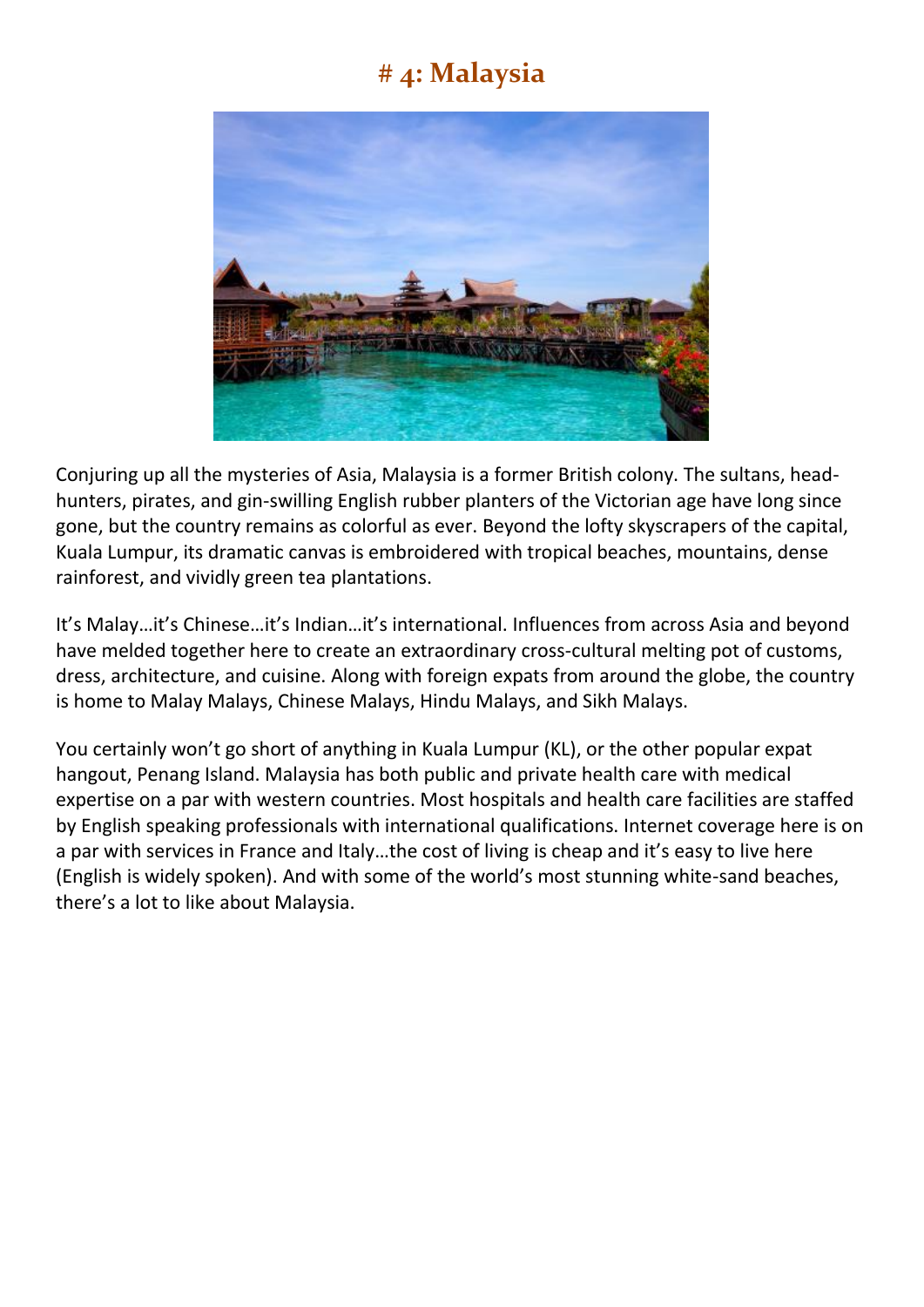## **# 3: Mexico**



With its moon-lit fiestas, languid white-sand beaches, ancient colonial towns set in the rugged Sierras…Mayan pyramids rising from the misty Yucatan jungle…little silver mining towns where the winding streets seem to run straight up into the clouds…weekly markets where just a few dollars can fill your shopping bag to the brim with fresh fruits and vegetables…fishing villages where the boats land in the morning with the giant snapper you'll have for lunch, sautéed with garlic or simmered in a Diablo sauce that will make you call out for another ice-cold *cerveza*. Or buy the whole fish right off the boat for a few bucks (plus the 50 cents you pay the fisherman's son to carry it home for you) and cook it yourself.

It's no wonder so many retirees are starting new lives in Mexico

Whether your vision of the ideal retirement involves shopping, fishing, sunbathing, diving, biking, mountain climbing, parasailing, collecting crafts, visiting archeological sites, partying, going to concerts, attending the theater, or fine dining, in Mexico has all of these activities, and more.

Stately Spanish colonial cities in Mexico are steeped in tradition, and soaring baroque church spires overlook gracious squares. Here you can dine in elegant cafés, and browse upscale shops on the very spots where the heroes of the Revolution declared independence from Spain and forged a new country. For all these reasons, and many more, Mexico is one of the world's top destinations for those dreaming of a relaxed and romantic new life abroad.

Wherever you go in Mexico, the people will charm you, the natural beauty will seduce you, and the remarkably affordable cost of living will entice you to stay.

Whether your dream retreat is a graceful colonial home with lavish gardens, a simple beachfront bungalow where you can prop up your feet on the rail and watch the tide roll in, an expansive hacienda with enough acreage for horses to roam, or a cliff side villa with sunset views and cool, steady breezes, you are likely to find it in Mexico.

#### **Slow down…and live the Mexican way**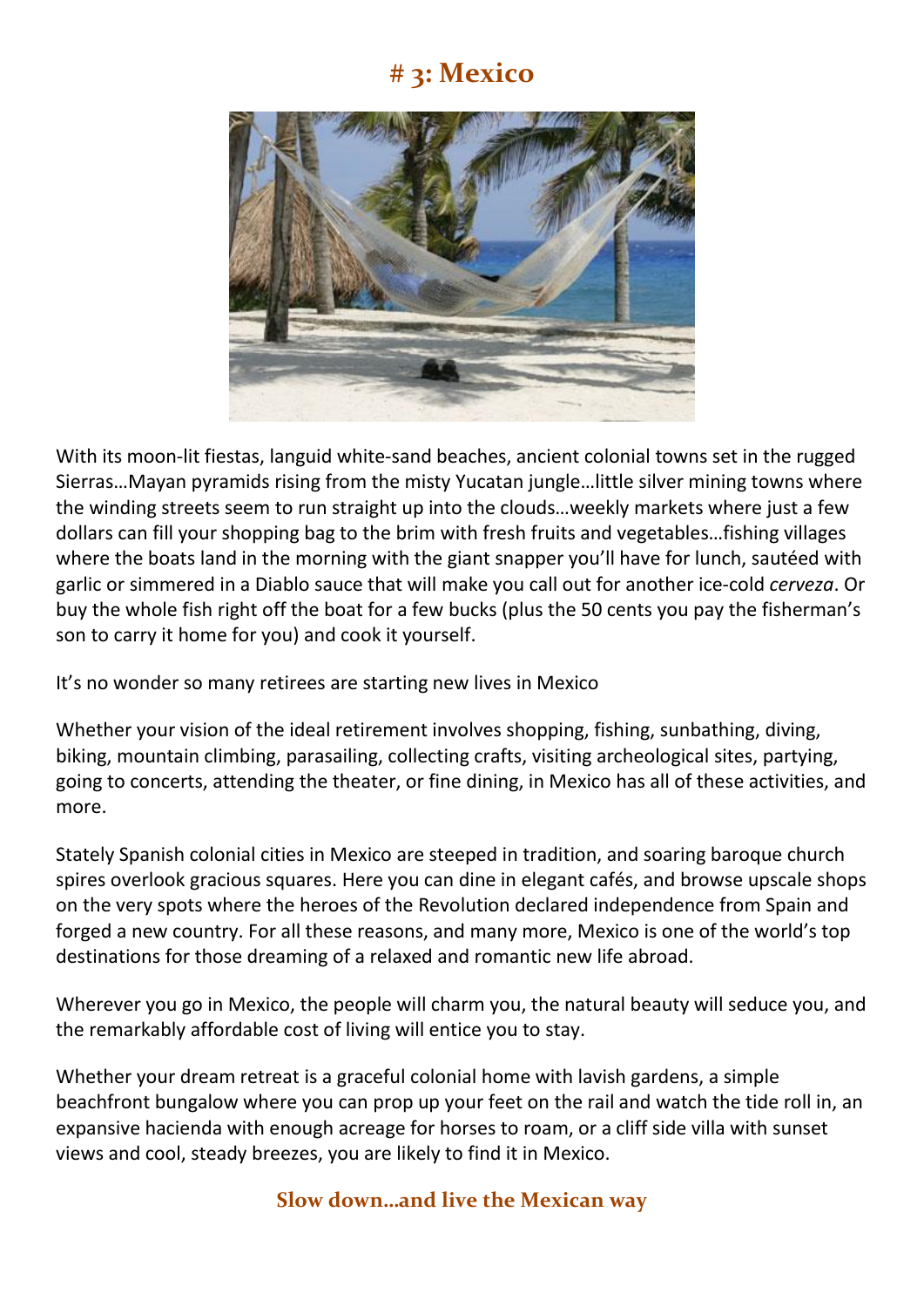Whatever your motives for settling in Mexico—whether you hope to escape the fast pace of life up north, enjoy a better lifestyle for less than you'd pay at home, or discover a safe haven where the crime rate is low and you can enjoy a "small-town" existence—you're likely to find your quality of life improved in this country.

Things take longer, so you learn to slow down. Goods and services cost less, so you can afford the kind of luxuries only the very wealthy enjoy up north, like a maid, a cook, and a gardener.

If you're looking for a simpler way of life in a place where you don't have to give up the amenities to which they are accustomed, then no further than Mexico. With its close physical proximity to the U.S., Mexico enjoys many of the good roads, high-speed communications, and top-notch healthcare that you'd expect from its neighbor to the north. Those who relocate find it is easy to live and do business in Mexico. The paradox to its increasing modernity and its attractiveness is that things still move a bit slower in Mexico.

You can enjoy a relaxed and refreshing lifestyle, like something out of a 19th-century travelogue, and yet it isn't half a world away.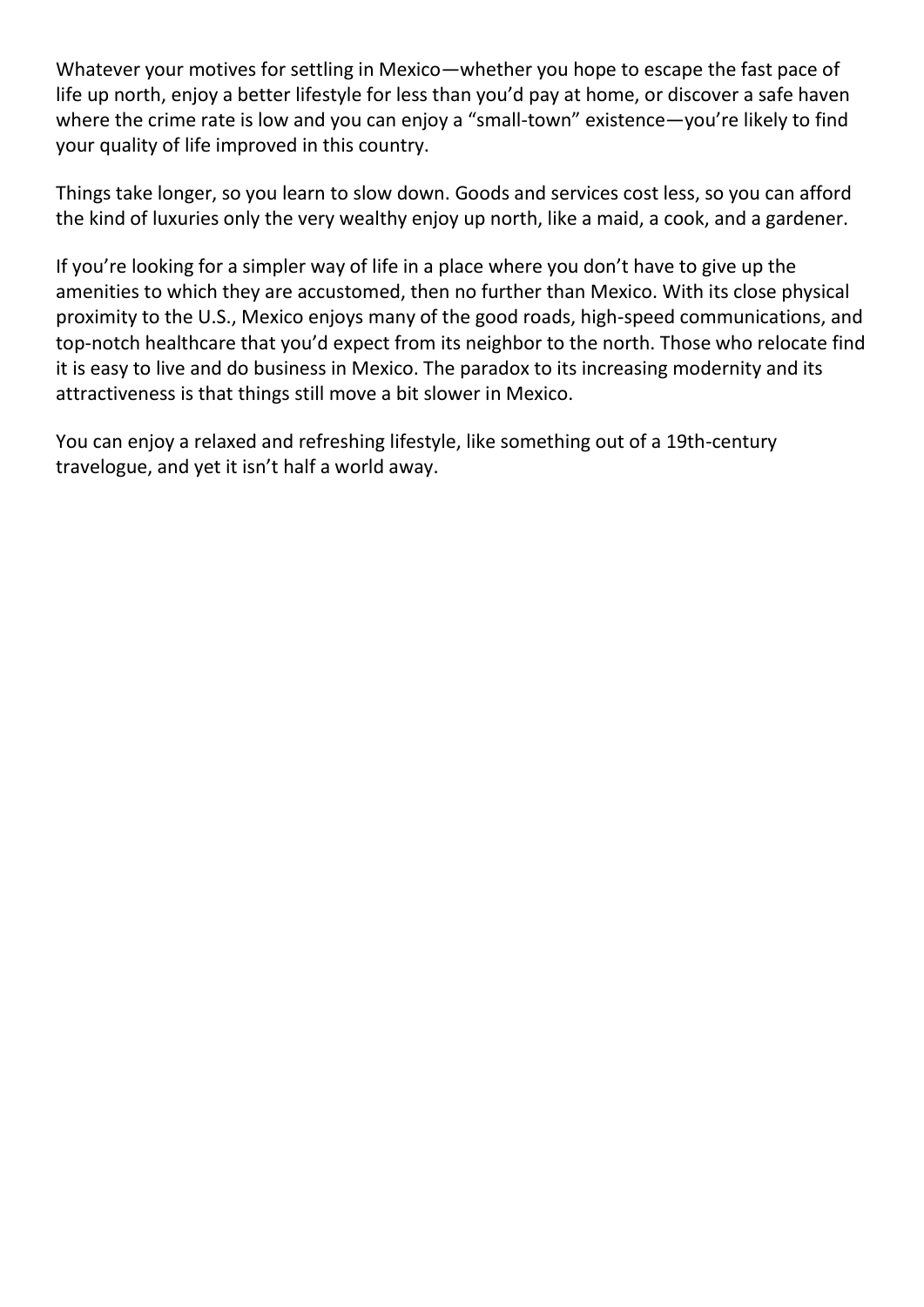#### **# 2: Panama**



Panama offers a very comfortable retirement solution, in part because the nation is much more developed than most visitors expect. Many are shocked by the modernity of Panama and the clusters of skyscrapers that define Panama City's skyline. All of the amenities one could wish for are readily available.

In Panama, you will enjoy the benefits of a developing economy where you can still take a taxi across town for a buck or two, get your haircut for a couple of dollars, or enjoy dinner for two with a bottle of wine at one of the finest restaurants in Panama City for a mere \$30. There are also lots of activities for you to enjoy, from jazz clubs to art openings to English-language theater performances. You may be wondering what you will do when you retire...but in Panama, you will never find yourself bored.

Outside the city you will find the true treasures of Panama. There are beautiful beaches everywhere, with the Atlantic Ocean on one side and the Pacific on the other. But there's more to Panama than a sophisticated city and gorgeous beaches. There are rolling green tropical mountains, fertile farmlands, lush rainforests, and small towns where foreign visitors are made to feel like family. There truly is something for everyone in Panama.

#### **First-World infrastructure in paradise**

Panama is safe, stable, and friendly. And it boasts the best healthcare and infrastructure in Central America. But these are only the bold headlines. As you take time to learn more about Panama, you'll find it keeps looking better and better. Its climate is unrivalled in the world, with topical rain forests, temperate mountains, and warm, tropical white sand beaches. Its wildlife is abundant, with most of the bird species in North America, and its pristine natural setting is an eco-tourist's dream. No wonder that the Smithsonian's Tropical Research Center is located in Barrio Colorado. Plus, unlike its neighbors, Panama is a stranger to hurricanes.

U.S. presence has been such a strong factor in Panamanian life that it can be difficult to remember you are in Central America. Highrise condos of chrome and steel rim the wide Avenida Balboa and overlook the Bay of Panama. Modern shopping centers offer all the latest brands and gadgets anyone could possibly need. Panama City is a bustling, vibrant, and exciting metropolis.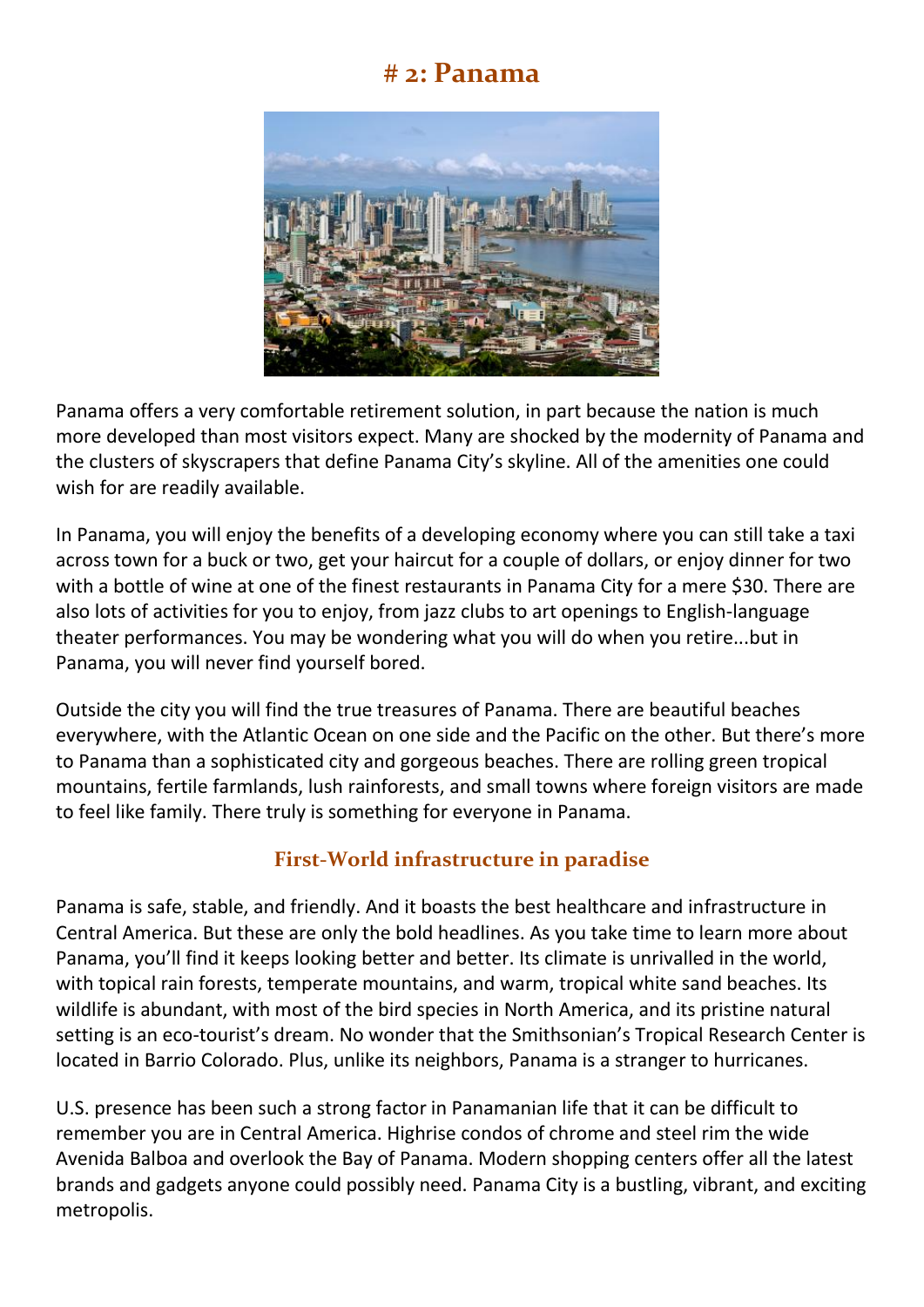#### **And the winner is…..**

#### **# 1: Ecuador**



Most *International Living* readers know that Ecuador has been one of our favorite locations for overseas investment and retirement for many years. In fact, we ranked Ecuador as the world's best retirement destination in 1999, due to the amazing values created by a series of calamities—economic, political, and natural—that the country weathered in the previous two years. Now in 2012, for the fourth year running, we've once again picked Ecuador as the best place in the world to retire.

Property prices and the cost of living remain inexpensive compared to the U.S., and downright cheap next to Europe. For \$50,000 you can buy a penthouse suite in a colonial town or a beachfront condo. You can rent a furnished, two-bedroom apartment on the beach for \$500 a month or a condo in Cuenca for the same. Real estate here is so affordable that some expats have two homes. Ron and Terresa Moore, for example, bought a two-bedroom condo in the Andean town of Cotacachi and a new two-bedroom condo on the beach in Crucita—grand total \$111,000. Now they split their time between the two.

Combine this with Ecuador's equatorial sunshine; a choice of spectacular mountain, high plains, jungle or coastal settings; plus the welcoming nature of the Ecuadorian people, and you have a combination of quality of life and investment opportunity that's hard to beat.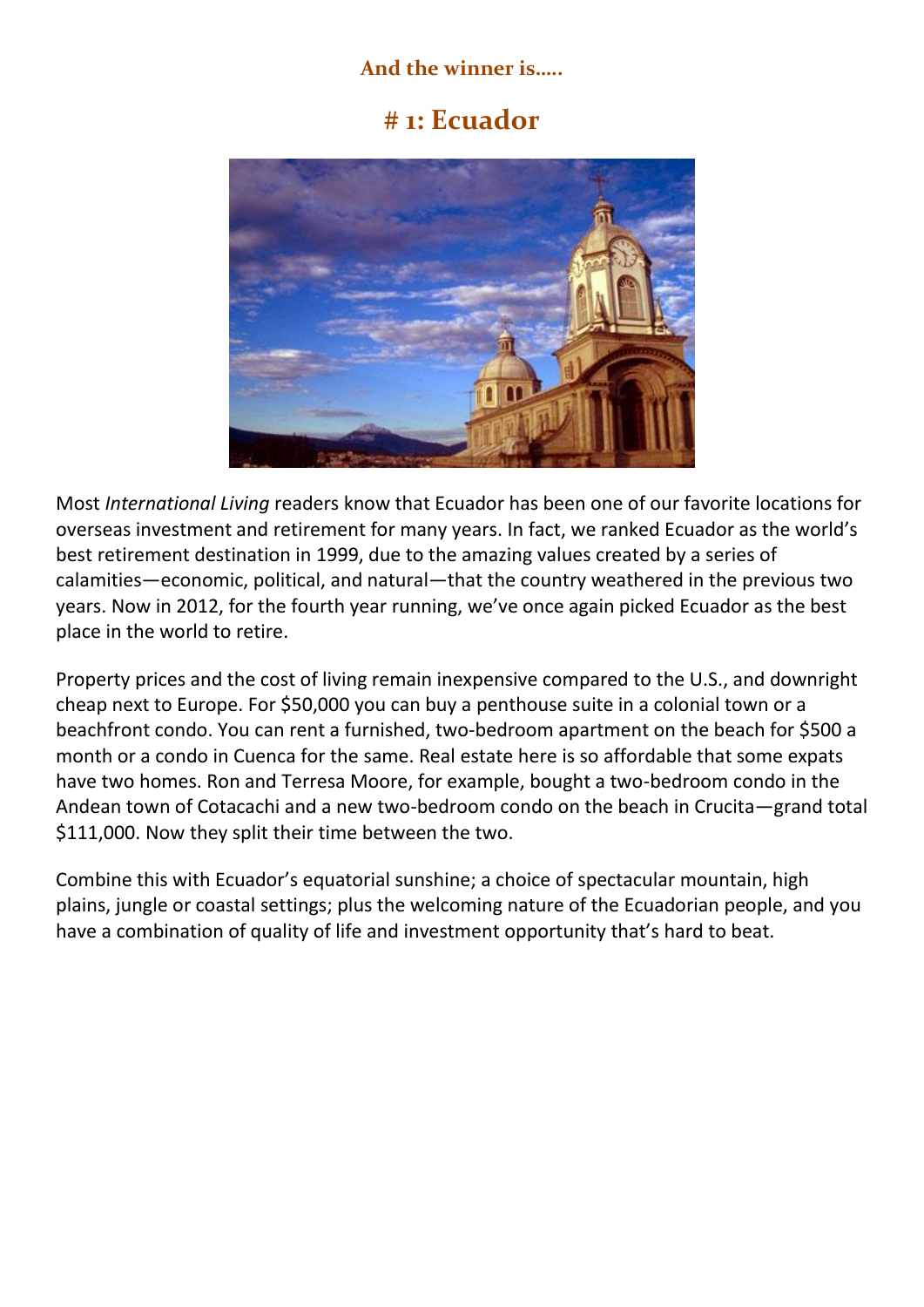#### **The quality of life is unbeatable**



Low prices alone do not make an ideal retirement destination. There are plenty of places the world over where you can buy cheap land, but you wouldn't want to live there. This is not the case with Ecuador. You'll enjoy a top-notch quality of life here. If you like the outdoors, have dreamed of owning a Spanish colonial home in a colonial city, or want to spend hours strolling on an undeveloped beach, then Ecuador will be perfect for you.

Ecuador is gentle…safe…healthy…private…civil. As one expat put it: "It's like we are living in the U.S in the 1950s." You're guaranteed a quality of life that just plain doesn't exist anymore in the States. Up north, violence, materialism, and increasingly intrusive government policies have whittled away the last vestiges of the American Dream. Yet here you're guaranteed a truly extraordinary lifestyle. And that makes Ecuador the perfect place to retire…or reinvent yourself. You'll find like-minded company when you do.

In Ecuador, every cliché you've heard about living large on little money—about settling into the lap of luxury on even a pensioner's budget—is true. Ecuador is one of the world's cheapest places to live. From the cost of hiring a full-time maid to the price of produce and dinner at a good restaurant, you'll be surprised at how little it costs to live in Ecuador. You can live comfortable here on \$800 a month…double that, and you can live like royalty.

And health care in Ecuador is cheap too. An appointment with the doctor averages \$25 (without insurance). A psychiatrist will charge \$30 to \$40 for a half-hour session. Brand name medicines usually cost less than in the U.S. generics, which are widely available, are also much cheaper.

#### **Find great opportunities everywhere**

There are no restrictions on foreign-owned real estate in Ecuador. Foreign owners have the same rights as citizens and the ownership is fee-simple and outright. This is one of the few countries in the world that does not keep a separate list of foreign property owners. In 2008, Ecuadorian voters passed a new constitution that guarantees property rights and reinforces the country's tradition of welcoming foreigners.